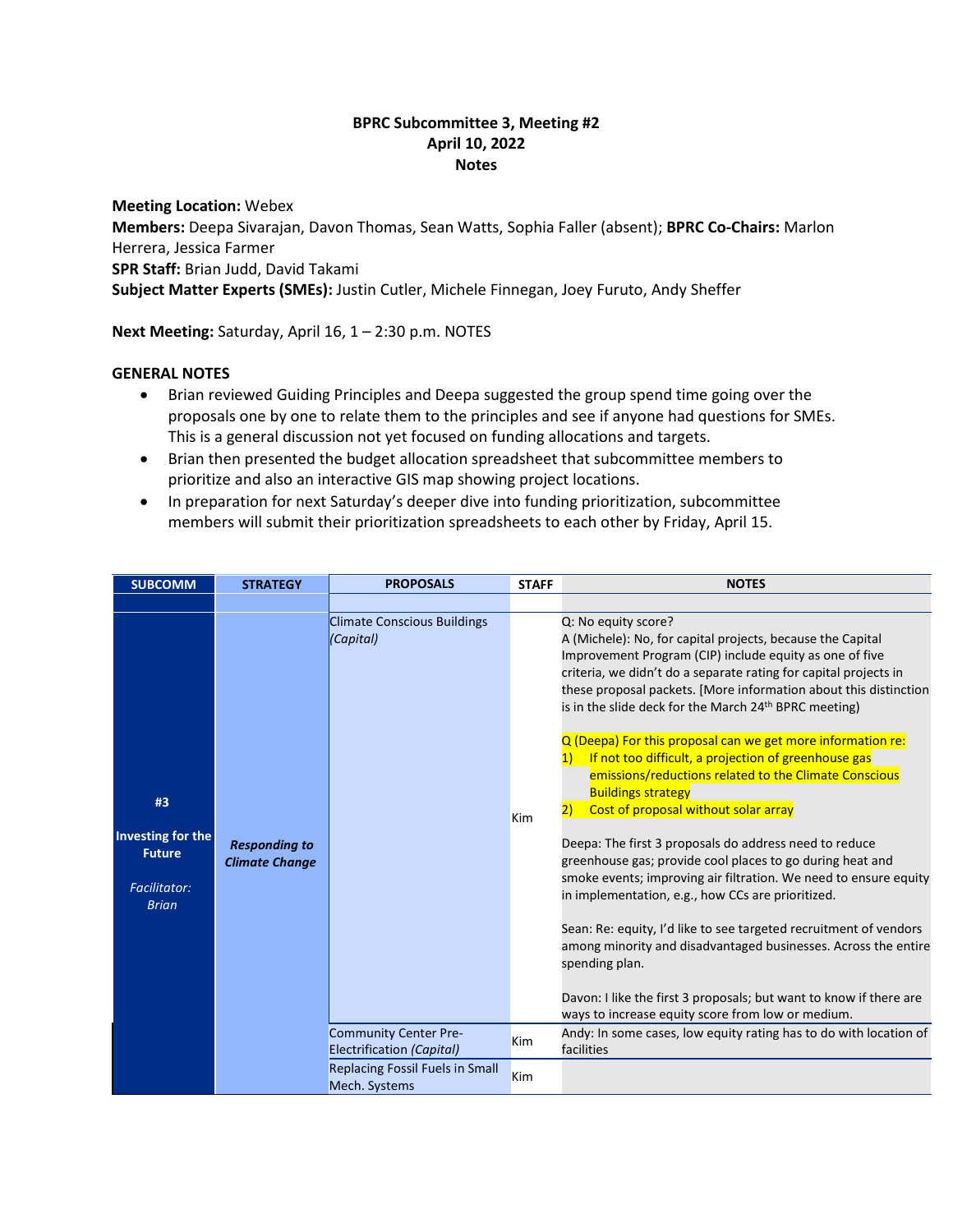|                                     | Restoring and Increasing Urban<br>Canopy       |        | Deepa: This proposal has a high equity score and fairly low level<br>of investment given potential impact.                                                                                                                                                                                                        |
|-------------------------------------|------------------------------------------------|--------|-------------------------------------------------------------------------------------------------------------------------------------------------------------------------------------------------------------------------------------------------------------------------------------------------------------------|
|                                     |                                                |        | Marlon: This is a priority for many constituents.                                                                                                                                                                                                                                                                 |
|                                     |                                                | Joey   | Deepa: There may be an opportunity to collaborate with local<br>tribes about indigenous species                                                                                                                                                                                                                   |
|                                     |                                                |        | Sean: Also an opportunity for public/private partnerships with<br>community organizations involved in training youth for green<br>jobs. Important to partner with local organizations.                                                                                                                            |
|                                     |                                                |        | Davon: Little investment can go long way.                                                                                                                                                                                                                                                                         |
|                                     | Sustainable Irrigation                         |        | Davon: low equity score, but infrastructure improvement                                                                                                                                                                                                                                                           |
|                                     | Replacement & Upgrade<br>(Capital)             |        | important systemwide.                                                                                                                                                                                                                                                                                             |
|                                     |                                                | Kim    | Deepa: low equity score driven by equipment in need of repairs                                                                                                                                                                                                                                                    |
|                                     |                                                |        | Marlon: Low equity score may be misleading; in big picture,<br>water comes from Cedar and Tolt rivers; saving water and<br>boosting salmon are equity issues.                                                                                                                                                     |
|                                     | <b>Water Reuse Partnerships</b>                |        | Davon/Deepa: Could SPR get back to us about possibly scaling                                                                                                                                                                                                                                                      |
|                                     | (Capital)                                      |        | this proposal if we want to fund some of these locations but not<br>all?                                                                                                                                                                                                                                          |
|                                     |                                                | Kim    | Davon: re: geographic locations and race and social equity index,<br>Green Lake is located in north end but people come to park<br>from all over the city. Good for us to consider all aspects of<br>equity score.                                                                                                |
|                                     |                                                |        | Deepa: This proposal doesn't have baseline level of funding.                                                                                                                                                                                                                                                      |
|                                     | Inclusive Outreach &<br>Engagement             |        | Deepa: wanted to flag something re: Get Moving health<br>indicators. Is there a better, more holistic indicator than<br>obesity?                                                                                                                                                                                  |
|                                     |                                                | Justin | Justin Cutler explained how grant programs are administered,<br>publicized and described the launching a new process of rolling<br>applications (not one deadline) and technical assistance in direct<br>response to community feedback on how to improve access.                                                 |
| <b>Building</b>                     |                                                |        | Sean asked if there was sharing of best practices and learning<br>among grant recipient cohorts to help share information and<br>increase community capacity in the future? Justin stated he<br>would look into it.                                                                                               |
| <b>Community</b><br><b>Capacity</b> | <b>Equity Fund Increment</b><br>(Capital)      | Andy   | Sean: Great to see this fund on its way. It will help improve long-<br>term community capacity building. 100 percent. Investment<br>level increase?                                                                                                                                                               |
|                                     |                                                |        | Deepa: The no-match provision favors community groups.                                                                                                                                                                                                                                                            |
|                                     | <b>Urban Food Systems</b>                      | Joey   | Members expressed support for this.                                                                                                                                                                                                                                                                               |
|                                     | <b>Seattle Conservation Corps</b><br>Expansion | Andy   | Members expressed support, but several wanted to more<br>information from the department about the SCC program: how<br>people get into program, program outcomes, whether enrollees<br>return to homelessness, relation between SPR involvement in<br>removing encampments vs. this program, what the partnership |
|                                     |                                                |        | among various City agencies looks like (what are their roles),<br>how money will be spent                                                                                                                                                                                                                         |